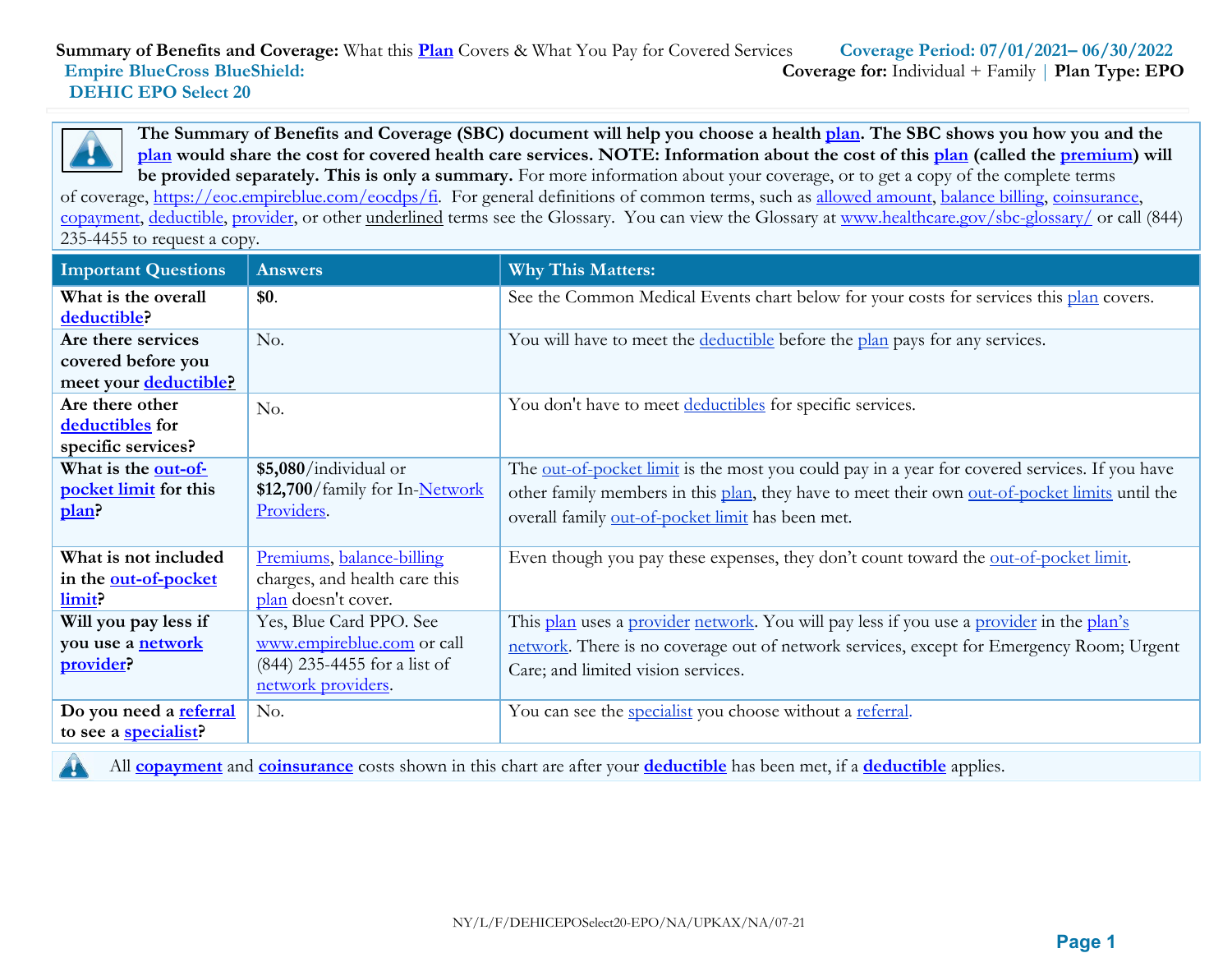|                                                                                                                     |                                                                               |                                                                        | What You Will Pay                                                 |                                                                                                                                                                       |  |
|---------------------------------------------------------------------------------------------------------------------|-------------------------------------------------------------------------------|------------------------------------------------------------------------|-------------------------------------------------------------------|-----------------------------------------------------------------------------------------------------------------------------------------------------------------------|--|
| Common<br><b>Services You May Need</b><br><b>Medical Event</b>                                                      |                                                                               | <b>In-Network Provider</b><br>(You will pay the least)                 | <b>Out-of-Network</b><br>Provider<br>(You will pay the most)      | Limitations, Exceptions, & Other<br><b>Important Information</b>                                                                                                      |  |
|                                                                                                                     | Primary care visit to treat an<br>injury or illness                           | \$20/vist                                                              | Not covered                                                       | --------none--------                                                                                                                                                  |  |
| If you visit a                                                                                                      | Specialist visit                                                              | \$20/visit                                                             | Not covered                                                       | ---------none--------                                                                                                                                                 |  |
| health care<br>provider's office<br>or clinic                                                                       | <u>Preventive care/screening/</u><br>immunization                             | No charge                                                              | Not covered                                                       | You may have to pay for services that<br>aren't preventive. Ask your provider if<br>the services needed are preventive.<br>Then check what your plan will pay<br>for. |  |
| If you have a test                                                                                                  | Diagnostic test (x-ray, blood<br>work)                                        | No charge                                                              | Not covered                                                       | --------- none--------                                                                                                                                                |  |
|                                                                                                                     | Imaging (CT/PET scans, MRIs)                                                  | No charge                                                              | Not covered                                                       | Prior Authorization required                                                                                                                                          |  |
| If you need drugs<br>to treat your<br>illness or                                                                    | Tier 1 - Typically Generic                                                    | \$10/prescription (retail)<br>and \$10/prescription<br>(home delivery) | Not covered                                                       | $Retal - 1$ copay required for up to a<br>30-day supply                                                                                                               |  |
| condition<br>More information<br>about <b>prescription</b><br>drug coverage is<br>available at<br>www.empireblue.co | Tier 2 - Typically Preferred /<br><b>Brand</b>                                | \$20/prescription (retail)<br>and \$20/prescription<br>(home delivery) | Not covered                                                       | Mail Order has the same copayments<br>as retail, but only two copayments are<br>required for a 90-day supply. If you                                                  |  |
|                                                                                                                     | Tier 3 - Typically Non-Preferred<br>/ Specialty Drugs                         | \$40/prescription (retail)<br>and \$40/prescription<br>(home delivery) | Not covered                                                       | are taking a Maintenance Medication,<br>you are required to use the designated<br>mail order service through our                                                      |  |
| $\underline{m}$<br>National                                                                                         | Facility fee (e.g., ambulatory<br>No charge<br>Not covered<br>surgery center) |                                                                        | Pharmacy Benefits Manager.<br>Prior Authorization may be required |                                                                                                                                                                       |  |
| If you have                                                                                                         | Physician/surgeon fees                                                        | No charge                                                              | Not covered                                                       | ---------none--------                                                                                                                                                 |  |
| outpatient surgery                                                                                                  | <b>Emergency room care</b>                                                    | \$50/visit                                                             | Covered as In-Network                                             | Penalties applied if precertification is<br>not obtained.                                                                                                             |  |
| If you need                                                                                                         | <b>Emergency medical</b><br>transportation                                    | No charge                                                              | Covered as In-Network                                             | Copay waived if admitted within 24<br>hours.                                                                                                                          |  |
| immediate<br>medical attention                                                                                      | Urgent care                                                                   | \$20/vist                                                              | Covered as In-Network                                             | --------none--------                                                                                                                                                  |  |
|                                                                                                                     | Facility fee (e.g., hospital room)                                            | No charge                                                              | Not covered                                                       | --------none--------                                                                                                                                                  |  |
|                                                                                                                     | Physician/surgeon fees                                                        | No charge                                                              | Not covered                                                       | Penalties applied if precertification is<br>not obtained.                                                                                                             |  |
| If you have a<br>hospital stay                                                                                      | Outpatient services                                                           | Office Visit<br>\$20/vist<br>Other Outpatient                          | Office Visit<br>Not covered<br>Other Outpatient                   | --------none--------                                                                                                                                                  |  |

\* For more information about limitations and exceptions, see **plan** or policy document at [https://eoc.empireblue.com/eocdps/fi.](https://eoc.empireblue.com/eocdps/fi)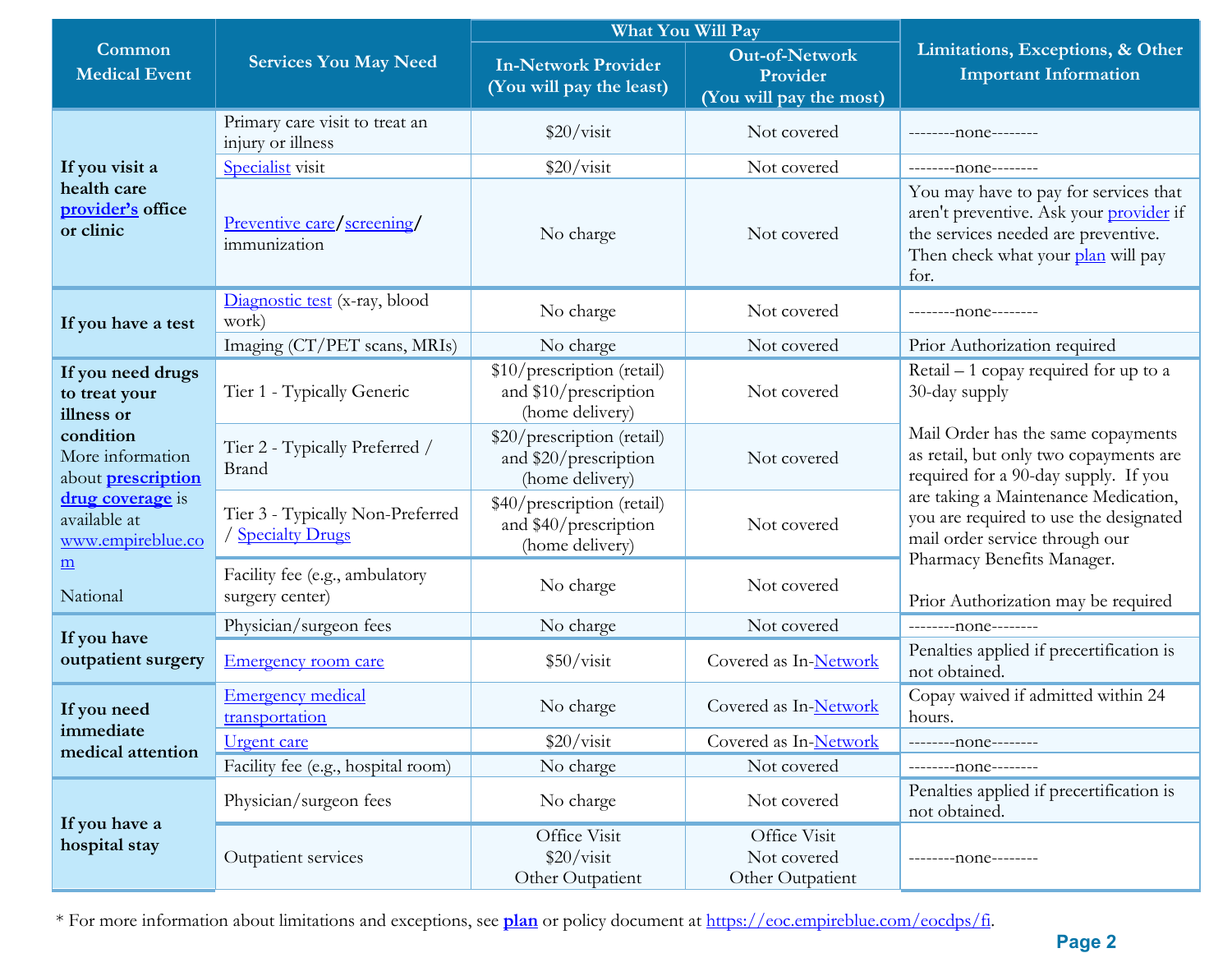|                                                         |                                                                                                                                                        | What You Will Pay                                               |                                                                  |                                                                                                                     |  |
|---------------------------------------------------------|--------------------------------------------------------------------------------------------------------------------------------------------------------|-----------------------------------------------------------------|------------------------------------------------------------------|---------------------------------------------------------------------------------------------------------------------|--|
| Common<br><b>Medical Event</b>                          | <b>Out-of-Network</b><br><b>Services You May Need</b><br><b>In-Network Provider</b><br>Provider<br>(You will pay the least)<br>(You will pay the most) |                                                                 | Limitations, Exceptions, & Other<br><b>Important Information</b> |                                                                                                                     |  |
|                                                         |                                                                                                                                                        | No charge                                                       | Not covered                                                      |                                                                                                                     |  |
| If you need<br>mental health,                           | Inpatient services                                                                                                                                     | No charge                                                       | Not covered                                                      | Penalties applied if precertification is<br>not obtained.                                                           |  |
| behavioral health,<br>or substance<br>abuse services    | Office visits                                                                                                                                          | No charge, \$20/visit first 1<br>visit                          | Not covered                                                      | Penalties applied if precertification is<br>not obtained.                                                           |  |
|                                                         | Childbirth/delivery professional<br>services                                                                                                           | No charge                                                       | Not covered                                                      | Penalties applied if precertification is                                                                            |  |
| If you are<br>pregnant                                  | Childbirth/delivery facility<br>services                                                                                                               | No charge                                                       | Not covered                                                      | not obtained. Maternity care may<br>include tests and services described<br>elsewhere in the SBC (i.e. ultrasound). |  |
|                                                         | Home health care                                                                                                                                       | No charge                                                       | Not covered                                                      |                                                                                                                     |  |
|                                                         | Rehabilitation services                                                                                                                                | \$20/visit                                                      | Not covered                                                      | 200 visits/benefit period for In-<br>Network Providers.                                                             |  |
|                                                         | Habilitation services                                                                                                                                  | \$20/vist                                                       | Not covered                                                      |                                                                                                                     |  |
|                                                         | Skilled nursing care                                                                                                                                   | No charge                                                       | Not covered                                                      | *See Therapy Services section                                                                                       |  |
| If you need help<br>recovering or have<br>other special | Durable medical equipment                                                                                                                              | No charge                                                       | Not covered                                                      | 60 days limit/benefit period for In-<br>Network Providers.                                                          |  |
| health needs                                            | Hospice services                                                                                                                                       | No charge                                                       | Not covered                                                      | *See Durable Medical Equipment<br>Section. Precertification may be<br>required                                      |  |
|                                                         | Children's eye exam                                                                                                                                    | \$5 copay                                                       | \$30 allowance                                                   | 210 days limit/lifetime for In-Network<br>Providers.                                                                |  |
|                                                         |                                                                                                                                                        |                                                                 | \$64 frame allowance                                             |                                                                                                                     |  |
| If your child<br>needs dental or<br>eye care            | Children's glasses                                                                                                                                     | Allowance/copay (see<br>limitations & exceptions<br>for detail) | \$25-\$45 eyeglass lense<br>allowance                            | *See Vision Services section                                                                                        |  |
|                                                         |                                                                                                                                                        |                                                                 | \$75 contact lense<br>allowance                                  |                                                                                                                     |  |
|                                                         | Children's dental check-up                                                                                                                             | Not covered                                                     | Not covered                                                      |                                                                                                                     |  |
|                                                         |                                                                                                                                                        |                                                                 |                                                                  | *See Dental Services section                                                                                        |  |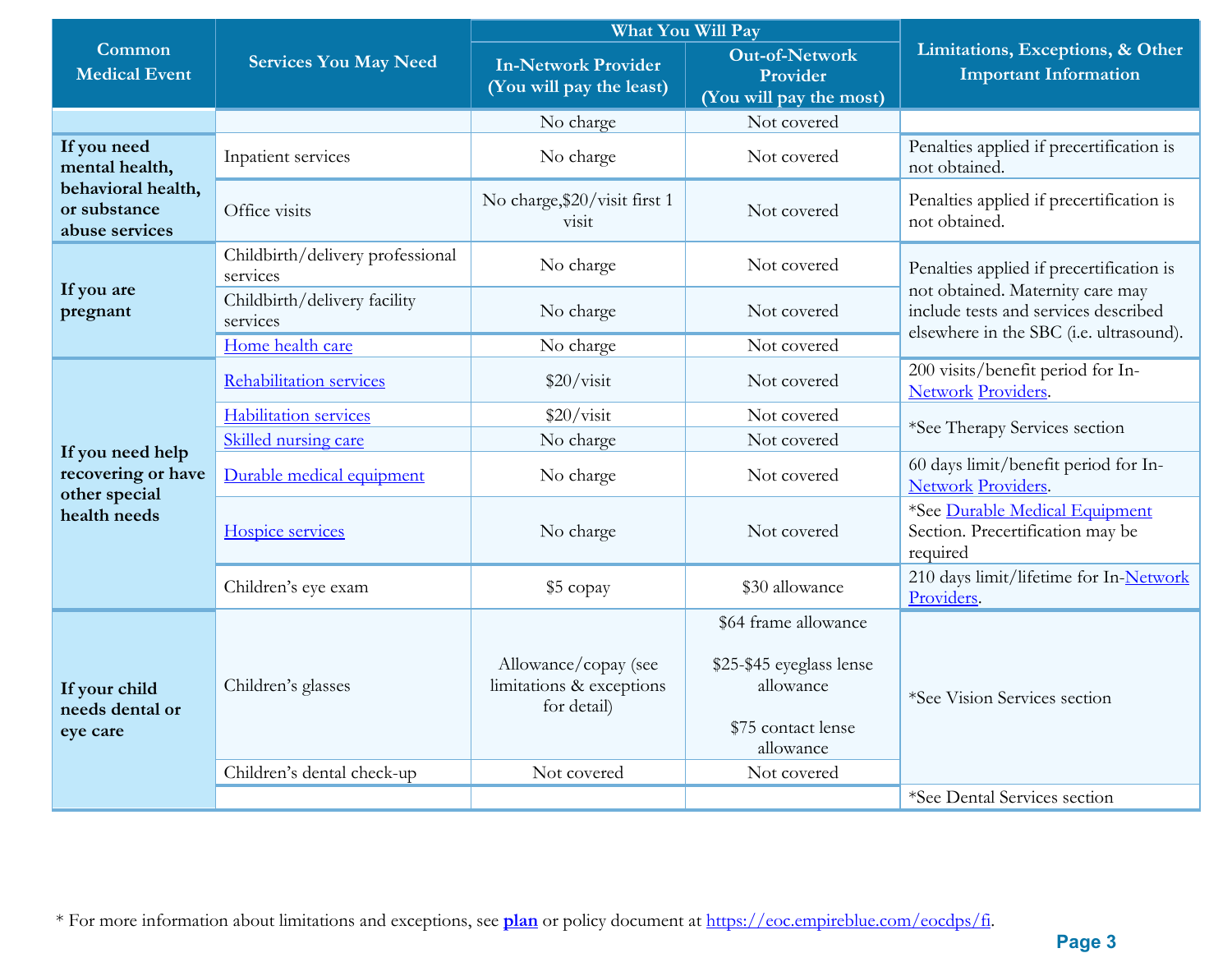#### **Excluded Services & Other Covered Services:**

| Services Your Plan Generally Does NOT Cover (Check your policy or plan document for more information and a list of any other excluded |                                             |                                   |
|---------------------------------------------------------------------------------------------------------------------------------------|---------------------------------------------|-----------------------------------|
| services.)                                                                                                                            |                                             |                                   |
| Cosmetic surgery                                                                                                                      | Dental care (adult)                         | Dental Check-up<br>$\bullet$      |
| Hearing aids                                                                                                                          | Long-term care                              | Private-duty nursing<br>$\bullet$ |
| Routine foot care unless you have been                                                                                                | Weight loss programs                        |                                   |
| diagnosed with diabetes.                                                                                                              |                                             |                                   |
|                                                                                                                                       |                                             |                                   |
| Other Covered Services (Limitations may apply to these services. This isn't a complete list. Please see your plan document.)          |                                             |                                   |
| Acupuncture                                                                                                                           | <b>Bariatric Surgery</b>                    | Chiropractic care<br>$\bullet$    |
| <b>Infertility Treatment</b>                                                                                                          | • Non-emergency care when traveling outside |                                   |
|                                                                                                                                       | the U.S.                                    |                                   |
|                                                                                                                                       |                                             |                                   |

Your Rights to Continue Coverage: There are agencies that can help if you want to continue your coverage after it ends. The contact information for those agencies is: New York State Department of Financial Services, One State Street, New York, NY 10004-1511, (800) 342-3736, (212) 480-6400, (518) 474-6600. Department of Labor, Employee Benefits Security Administration, (866) 444-EBSA (3272), [www.dol.gov/ebsa/healthreform.](http://www.dol.gov/ebsa/healthreform) Other coverage options may be available to you too, including buying individual insurance coverage through the Health Insurance Marketplace. For more information about the Marketplace, visit [www.HealthCare.gov](https://www.healthcare.gov/) or call 1-800-318-2596.

Your Grievance and Appeals Rights: There are agencies that can help if you have a complaint against your [plan](https://www.healthcare.gov/sbc-glossary/) for a denial of a [claim.](https://www.healthcare.gov/sbc-glossary/) This complaint is called a grievance or appeal. For more information about your rights, look at the explanation of benefits you will receive for that medical claim. Your plan documents also provide complete information to submit a claim, appeal, or a grievance for any reason to your plan. For more information about your rights, this notice, or assistance, contact:

ATTN: Grievances and Appeals, P.O. Box 1407, Church Street Station, New York, NY 10008-1407

Department of Labor, Employee Benefits Security Administration, (866) 444-EBSA (3272), [www.dol.gov/ebsa/healthreform](http://www.dol.gov/ebsa/healthreform)

New York State Department of Financial Services, One State Street, New York, NY 10004-1511, (800) 342-3736, (212) 480-6400, (518) 474-6600

### **Does this plan provide Minimum Essential Coverage? Yes**

Minimum Essential Coverage generally includes plans, health insurance available through the Marketplace or other individual market policies, Medicare, Medicaid, CHIP, TRICARE, and certain other coverage. If you are eligible for certain types of Minimum Essential Coverage, you may not be eligible for the premium tax credit.

### **Does this plan meet the Minimum Value Standards? Yes**

If your plan doesn't meet the Minimum Value Standards, you may be eligible for a premium tax credit to help you pay for a plan through the Marketplace.

To see examples of how this plan might cover costs for a sample medical situation, see the next section.

\* For more information about limitations and exceptions, see **plan** or policy document at [https://eoc.empireblue.com/eocdps/fi.](https://eoc.empireblue.com/eocdps/fi)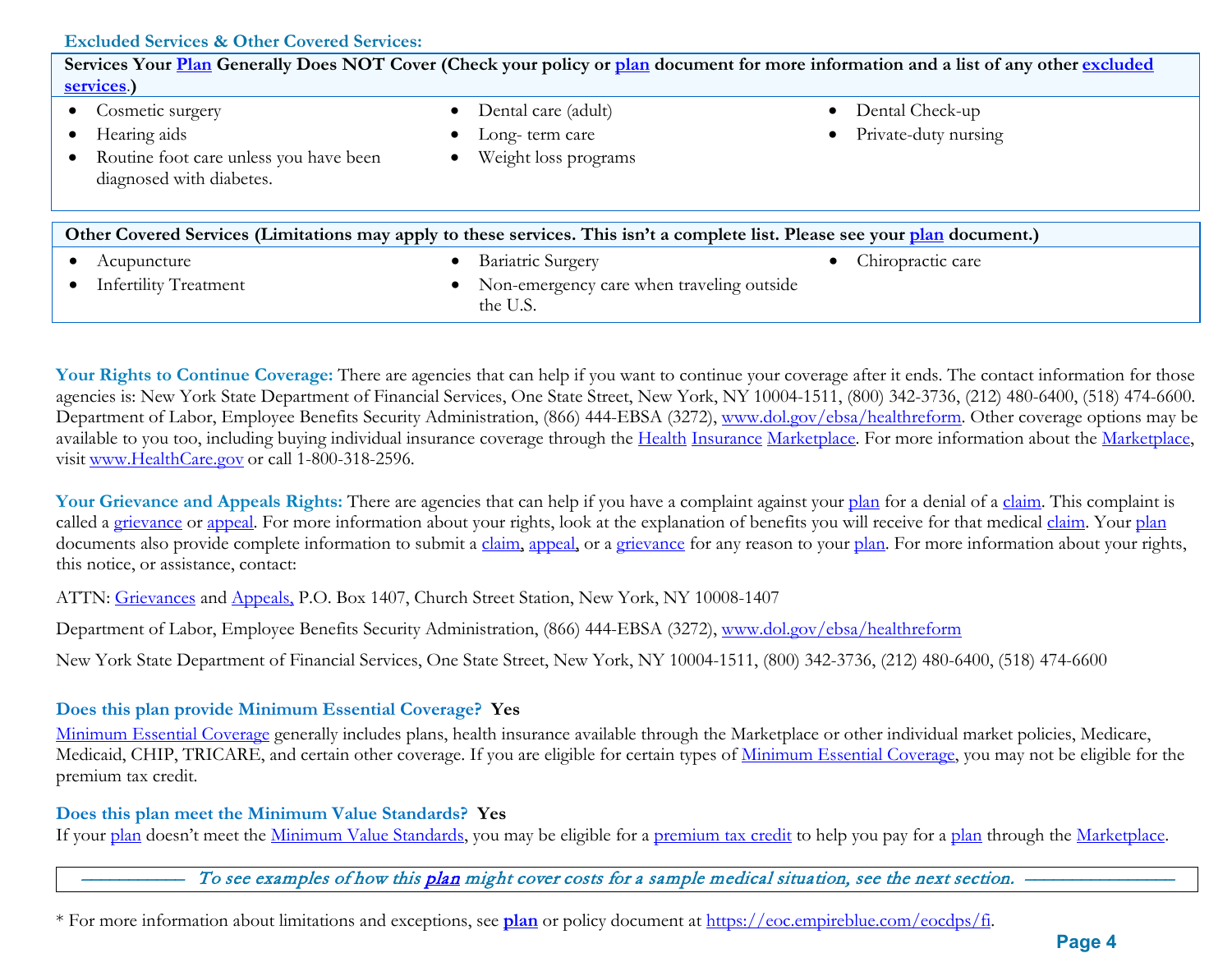#### **About these Coverage Examples:**



**This is not a cost estimator.** Treatments shown are just examples of how this plan might cover medical care. Your actual costs will be different depending on the actual care you receive, the prices your providers charge, and many other factors. Focus on the cost sharing amounts (deductibles, copayments and coinsurance) and excluded services under the plan. Use this information to compare the portion of costs you might pay under different health plans. Please note these coverage examples are based on self-only coverage.

| Peg is Having a Baby<br>(9 months of in-network pre-natal care and a<br>hospital delivery) |       |
|--------------------------------------------------------------------------------------------|-------|
| The plan's overall deductible                                                              | \$0   |
| Specialist copayment                                                                       | \$20  |
| <b>Hospital (facility) <i>coinsurance</i></b>                                              | $0\%$ |
| Other <i>coinsurance</i>                                                                   | $0\%$ |
| This EXAMPLE event includes services                                                       |       |
| like:                                                                                      |       |
| <b>Specialist</b> office visits ( <i>prenatal care</i> )                                   |       |

Childbirth/Delivery Professional Services Childbirth/Delivery Facility Services **Diagnostic tests** (*ultrasounds and blood work)* **Specialist** visit *(anesthesia)*

| \$12,700 |
|----------|
|          |
|          |
|          |
| \$10     |
|          |

| <b>Coinsurance</b>         |  |
|----------------------------|--|
| What isn't covered         |  |
| Limits or exclusions       |  |
| The total Peg would pay is |  |

| <b>Managing Joe's Type 2 Diabetes</b><br>(a year of routine in-network care of a well-<br>controlled condition) |     |
|-----------------------------------------------------------------------------------------------------------------|-----|
| The plan's overall deductible                                                                                   |     |
| Specialist <i>copayment</i>                                                                                     | \$. |

#### **This EXAMPLE event includes services like: Primary care physician** office visits (*including disease education)* **Diagnostic tests** *(blood work)* **Prescription drugs Durable medical equipment** *(glucose meter)*

#### In this example, Joe would pay:

| <b>Cost Sharing</b>        |      | <b>Cost Sharing</b>        |         | <b>Cost Sharing</b>        |       |
|----------------------------|------|----------------------------|---------|----------------------------|-------|
| <b>Deductibles</b>         | \$0  | <b>Deductibles</b>         | $\$0$   | <b>Deductibles</b>         | \$0   |
| <b>Copayments</b>          | \$10 | <b>Copayments</b>          | \$1,000 | <b>Copayments</b>          | \$200 |
| <b>Coinsurance</b>         | \$0  | <b>Coinsurance</b>         | $\$0$   | <b>Coinsurance</b>         | \$0   |
| What isn't covered         |      | What isn't covered         |         | What isn't covered         |       |
| Limits or exclusions       | \$60 | Limits or exclusions       | \$20    | Limits or exclusions       | \$0   |
| The total Peg would pay is | \$70 | The total Joe would pay is | \$1,020 | The total Mia would pay is | \$200 |

# **Mia's Simple Fracture** (in-network emergency room visit and follow up care)

| The plan's overall deductible            | \$0 The plan's overall deductible           | \$0 The <u>plan's</u> overall <u>deductible</u> | \$0   |
|------------------------------------------|---------------------------------------------|-------------------------------------------------|-------|
| Specialist <i>copayment</i>              | \$20 Specialist copayment                   | \$20 Specialist copayment                       | \$20  |
| ■ Hospital (facility) <i>coinsurance</i> | 0% ■ Hospital (facility) <i>coinsurance</i> | 0% • Hospital (facility) <i>coinsurance</i>     | $0\%$ |
| Other <i>coinsurance</i>                 | $0\%$ Other <i>coinsurance</i>              | $0\%$ Other <i>coinsurance</i>                  | $0\%$ |

#### **This EXAMPLE event includes services like:**

**Emergency room care** *(including medical supplies)* **Diagnostic test** *(x-ray)* **Durable medical equipment** *(crutches)* **Rehabilitation services** *(physical therapy)*

| <b>Total Example Cost</b>      | \$12,700 | <b>Total Example Cost</b>       | \$5,600 | <b>Total Example Cost</b>       | \$2,800 |
|--------------------------------|----------|---------------------------------|---------|---------------------------------|---------|
| n this example, Peg would pay: |          | In this example, Joe would pay: |         | In this example, Mia would pay: |         |
| <b>Cost Sharing</b>            |          | <b>Cost Sharing</b>             |         | <b>Cost Sharing</b>             |         |
| <b>Deductibles</b>             | \$0      | <b>Deductibles</b>              | $\$0$   | <b>Deductibles</b>              | \$0     |
| <b>Copayments</b>              | \$10     | <b>Copayments</b>               | \$1,000 | <b>Copayments</b>               | \$200   |
| <b>Coinsurance</b>             | \$0      | <b>Coinsurance</b>              | \$0     | <b>Coinsurance</b>              | \$0     |
| What isn't covered             |          | What isn't covered              |         | What isn't covered              |         |
| Limits or exclusions           | \$60     | Limits or exclusions            | \$20    | Limits or exclusions            | \$0     |
| The total Peg would pay is     | \$70     | The total Joe would pay is      | \$1,020 | The total Mia would pay is      | \$200   |

The **plan** would be responsible for the other costs of these EXAMPLE covered services.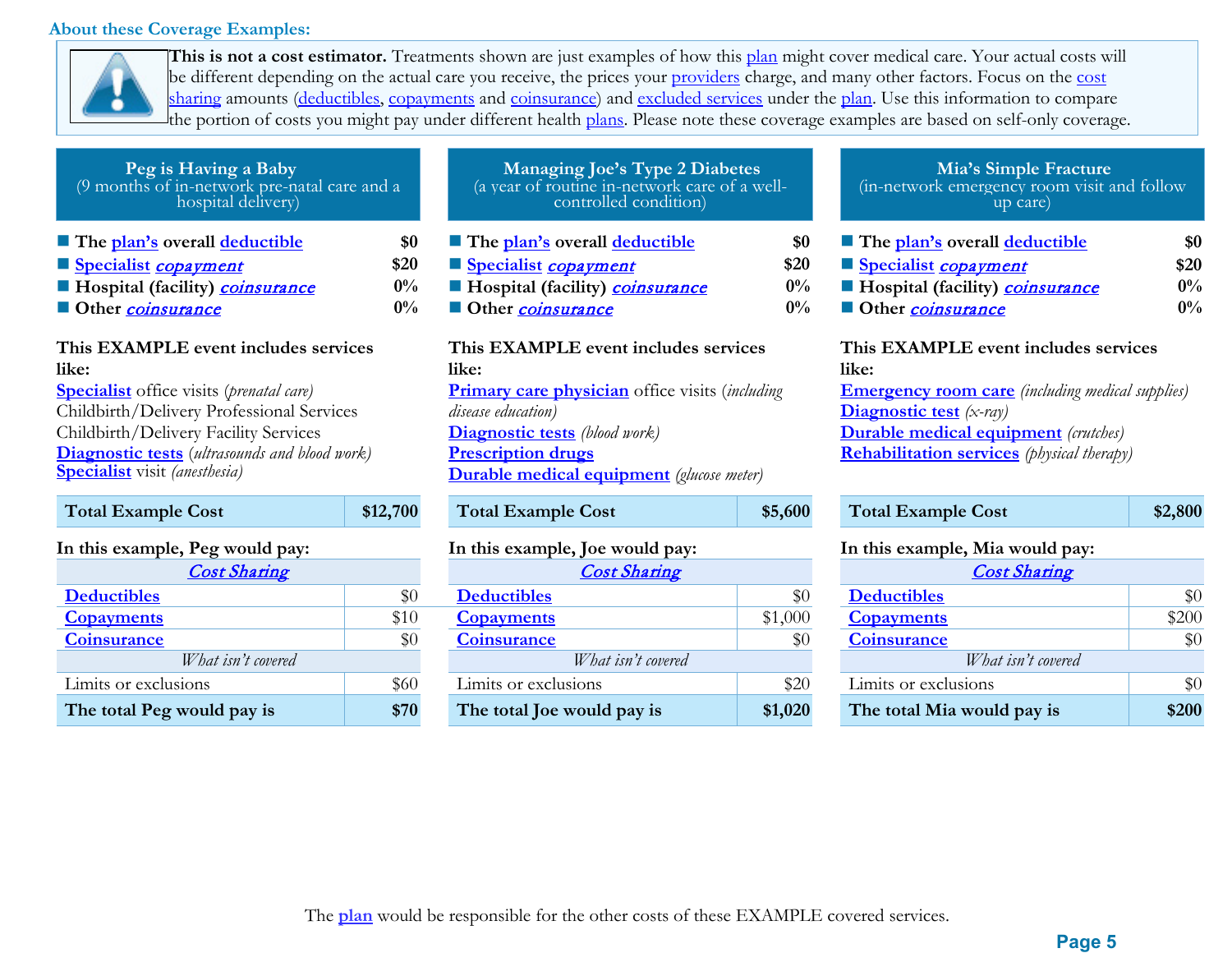### **(TTY/TDD: 711)**

**Albanian (Shqip):** Nëse keni pyetje në lidhje me këtë dokument, keni të drejtë të merrni falas ndihmë dhe informacion në gjuhën tuaj. Për të kontaktuar me një përkthyes, telefononi (844) 235-4455

**Amharic (አማርኛ)፦** ስለዚህ ሰነድ ማንኛውም ጥያቄ ካለዎት በራስዎ ቋንቋ እርዳታ እና ይህን መረጃ በነጻ የማግኘት መብት አለዎት። አስተርጓሚ ለማናገር (844) 235- 4455 ይደውሉ።

Arabic (العربية): إذا كان لديك أي استفسار ات بشأن هذا المستند، فيحق لك الحصول على المساعدة والمعلومات بلغتك دون مقابل للتحدث إلى مترجم، اتصل على 4455-235 (844).

**Armenian (**հայերեն**).** Եթե այս փաստաթղթի հետ կապված հարցեր ունեք, դուք իրավունք ունեք անվճար ստանալ օգնություն և տեղեկատվություն ձեր լեզվով: Թարգմանչի հետ խոսելու համար զանգահարեք հետևյալ հեռախոսահամարով՝ (844) 235-4455:

Bassa (Băsóò Wùdù): M dyi dyi-diè-dè bě bédé bá céè-dè nìà kɛ dyí ní, ɔ mò nì dyí-bèdèìn-dè bé m̀ ké gbo-kpá-kpá kè bỗ kpõ dé m̀ bídí-wùdùǔn bó pídyi. Bé m ké wudu-ziìn-nyò dò gbo wùdù ke, dá (844) 235-4455.

Bengali (বাংলা): যদি এই নথিপত্রের বিষয়ে আপনার কোনো প্রশ্ন খাকে, তাহলে আপনার ভাষায় বিনামূল্য সাওয়ার ও তথ্য পাওয়ার অধিকার আপনার আছে। একজন (দাভাষীর সাথে কথা ব্লার জন্য (844) 235-4455  $-$  (ত কল করুন।

Burmese **(ပြန်မာ):** ဤစာရွက်စာတမ်းနှင့် ပတ်သက်၍ သင့်တွင် မေးမြန်းလိုသည်များရှိပါက အချက်အလက်များနှင့် အကူအညီကို အခကြေးငွေ ပေးစရာမလိုပဲ သင့်ဘာသာစကားဖြင့် ရယူနိုင်ခွင့် သင့်တွင် ရှိပါသည်။ စကားပြန် တစ်ဦးနှင့် စကားပြောနိုင်ရန် ဖုန် (844) 235-4455 ထို့ ခေါ်ဆိုပါ။

**Chinese (**中文**)**:如果您對本文件有任何疑問,您有權使用您的語言免費獲得協助和資訊。如需與譯員通話,請致電 (844) 235-4455。

Dinka (Dinka): Na non thiëëc në ke de yä thorë, ke yin non lon bë yi kuony ku wer alëu bë geer yic yin ne thon du ke cin wëu tääuë ke piny. Te kor yin ba jam wënë ran ye thok geryic, ke yin col (844) 235-4455.

**Dutch (Nederlands):** Bij vragen over dit document hebt u recht op hulp en informatie in uw taal zonder bijkomende kosten. Als u een tolk wilt spreken, belt u (844) 235-4455.

.<br>Farsi (فارسی): در صورتی که سؤالی پیرامون این سند دارید، این حق را دارید که اطلاعات و کمک را بدون هیچ هزینه ای به زبان مادریتان دریافت کنید. برای گفتگو با یک مترجم شفا هی، با شماره = 4455-235 (844) تماس بگیرید.

French (Français) : Si vous avez des questions sur ce document, vous avez la possibilité d'accéder gratuitement à ces informations et à une aide dans votre langue. Pour parler à un interprète, appelez le (844) 235-4455.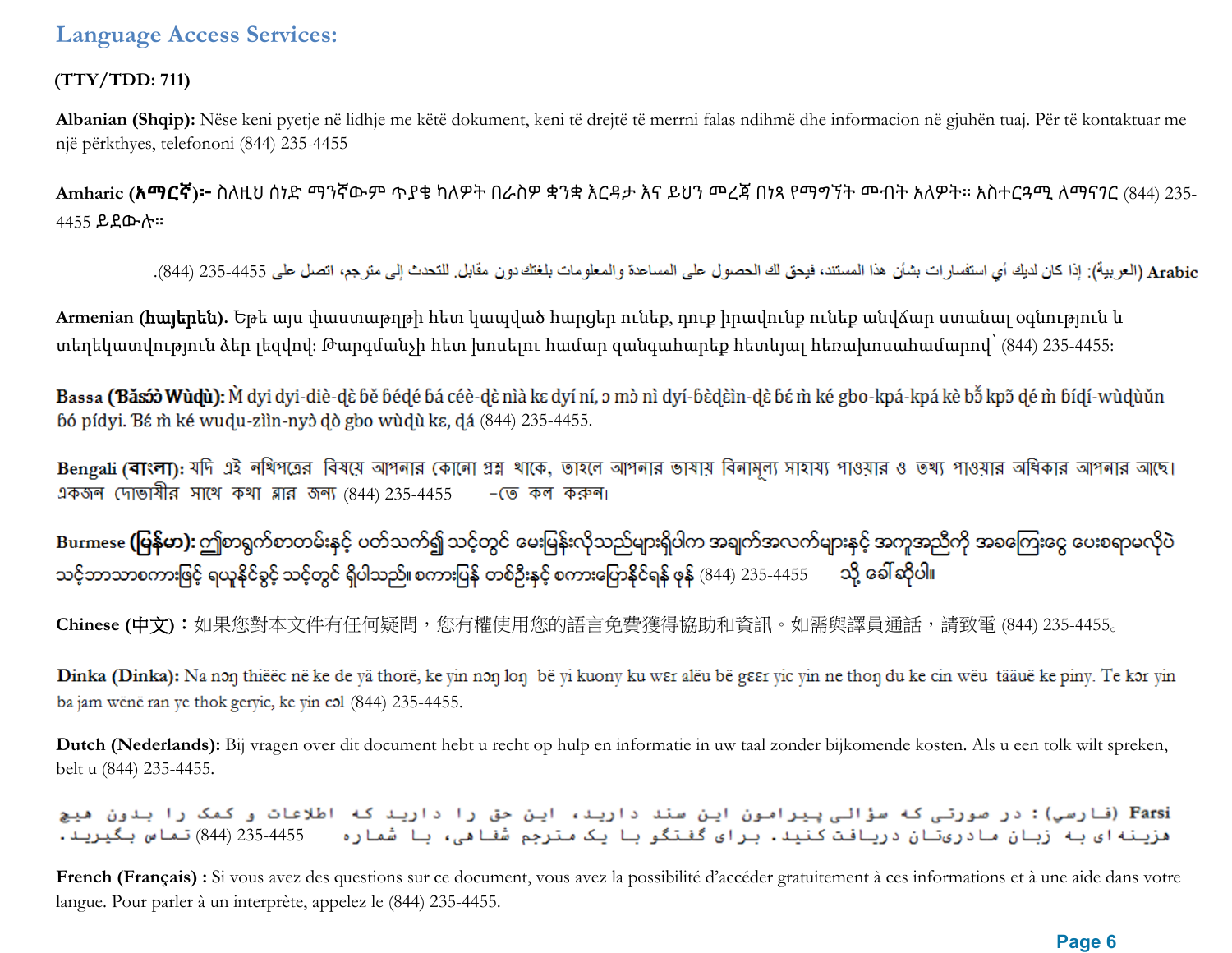**German (Deutsch):** Wenn Sie Fragen zu diesem Dokument haben, haben Sie Anspruch auf kostenfreie Hilfe und Information in Ihrer Sprache. Um mit einem Dolmetscher zu sprechen, bitte wählen Sie (844) 235-4455.

**Greek (Ελληνικά)** Αν έχετε τυχόν απορίες σχετικά με το παρόν έγγραφο, έχετε το δικαίωμα να λάβετε βοήθεια και πληροφορίες στη γλώσσα σας δωρεάν. Για να μιλήσετε με κάποιον διερμηνέα, τηλεφωνήστε στο (844) 235-4455.

### Gujarati (**ગુજરાતી**): જો આ દસ્તાવેજ અંગે આપને કોઈપણ પ્રશ્નો હોય તો, કોઈપણ ખર્ચ વગર આપની ભાષામાં મદદ અને માહિતી મેળવવાનો તમને અધિકાર છે. દુભાિષયા સાથેવાત કરવા માટે, કોલ કરો (844) 235-4455.

**Haitian Creole (Kreyòl Ayisyen):** Si ou gen nenpòt kesyon sou dokiman sa a, ou gen dwa pou jwenn èd ak enfòmasyon nan lang ou gratis. Pou pale ak yon entèprèt, rele (844) 235-4455.

### Hindi (हिंदी): अगर आपके पास इस दस्तावेज़ के बारे में कोई प्रश्न हैं, तो आपको निःशुल्क अपनी भाषा में मदद और जानकारी प्राप्त करने का अधिकार है। दभाषिये से बात करने के लिए, कॉल करें (844) 235-4455

**Hmong (White Hmong):** Yog tias koj muaj lus nug dab tsi ntsig txog daim ntawv no, koj muaj cai tau txais kev pab thiab lus qhia hais ua koj hom lus yam tsim xam tus nqi. Txhawm rau tham nrog tus neeg txhais lus, hu xov tooj rau (844) 235-4455.

**Igbo (Igbo):** Ọ bụr ụ na ị nwere ajụjụ ọ bụla gbasara akwụkwọ a, ị nwere ikike ịnweta enyemaka na ozi n'asụsụ gị na akwụghị ụgwọ ọ bụla. Ka gị na ọkọwa okwu kwuo okwu, kpọọ (844) 235-4455.

**Ilokano (Ilokano):** Nu addaan ka iti aniaman a saludsod panggep iti daytoy a dokumento, adda karbengam a makaala ti tulong ken impormasyon babaen ti lenguahem nga awan ti bayad na. Tapno makatungtong ti maysa nga tagipatarus, awagan ti (844) 235-4455.

**Indonesian (Bahasa Indonesia):** Jika Anda memiliki pertanyaan mengenai dokumen ini, Anda memiliki hak untuk mendapatkan bantuan dan informasi dalam bahasa Anda tanpa biaya. Untuk berbicara dengan interpreter kami, hubungi (844) 235-4455.

**Italian (Italiano):** In caso di eventuali domande sul presente documento, ha il diritto di ricevere assistenza e informazioni nella sua lingua senza alcun costo aggiuntivo. Per parlare con un interprete, chiami il numero (844) 235-4455

Japanese (日本語): この文書についてなにかご不明な点があれば、あなたにはあなたの言語で無料で支援を受け情報を得る権利がありま す。通訳と話すには、(844) 235-4455 にお電話ください。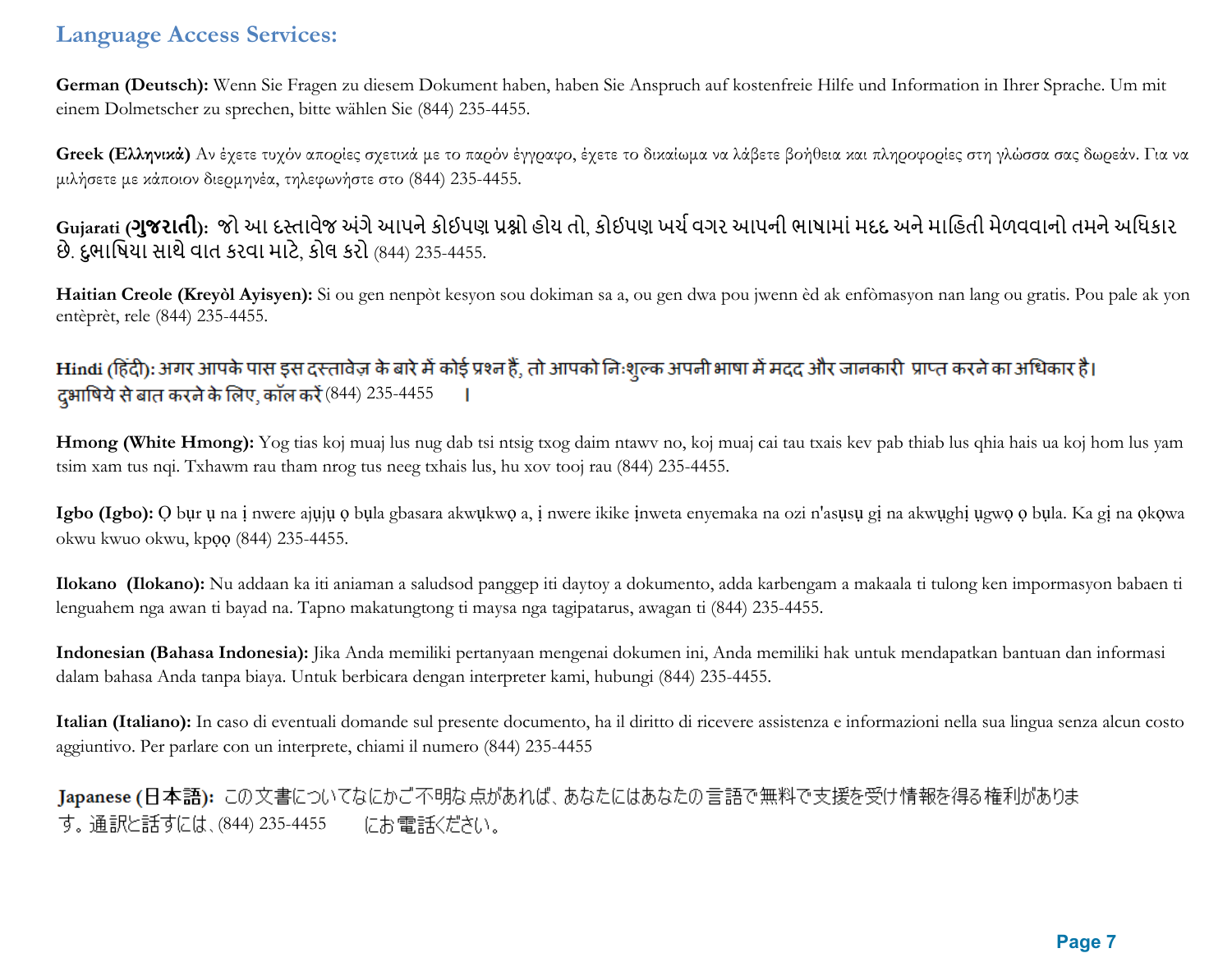Khmer (ខ្មែរ)៖ បើអ្នកមានសំណួរផ្សេងទៀតអំពីឯកសារនេះ អ្នកមានសិទ្ធិទទួលជំនួយនិងព័ត៌មានជាភាសារបស់អ្នកដោយឥតគិតថ្លៃ។ (844) 235-4455 ٩

**Kirundi (Kirundi):** Ugize ikibazo ico arico cose kuri iyi nyandiko, ufise uburenganzira bwo kuronka ubufasha mu rurimi rwawe ata giciro. Kugira uvugishe umusemuzi, akura (844) 235-4455.

**Korean (한국어):** 본 문서에 대해 어떠한 문의사항이라도 있을 경우, 귀하에게는 귀하가 사용하는 언어로 무료 도움 및 정보를 얻을 권리가 있습니다. 통역사와 이야기하려면 (844) 235-4455 로 문의하십시오.

Lao (ພາສາລາວ): ຖ້າທ່ານມີຄຳຖາມໃດໆກ່ຽວກັບເອກະສານນີ້, ທ່ານມີສິດໄດ້ຮັບຄວາມຊ່ວຍເຫຼືອ ແລະ ຂໍ້ມູນເປັນພາສາຂອງທ່ານໂດຍບໍ່ເສຍຄ່າ.  $c$ ພື່ອໂອ້ລົມກັບລ່າມແປພາສາ, ໃຫ້ໂທຫາ  $(844)$  235-4455.

Navajo (Diné): Díí naaltsoos biká'ígíí lahgo bína'ídílkidgo ná bohónéedzá dóó bee ahóót'i' t'áá ni nizaad k'ehji bee nil hodoonih t'áadoo bááh ílínígóó. Ata' halne'ígíi ła' bich'i' hadeesdzih nínízingo koji' hodíilnih (844) 235-4455.

Nepali (नेपाली): यदि यो कागजातबारे तपाईँसँग केही प्रश्नहरू छन् भने, आफ्नै भाषामा निःशुल्क सहयोग तथा जानकारी प्राप्त गर्न पाउने हक तपाईँसँग छ। दोभाषेसँग कुरा गर्नका लागि, यहाँ कल गर्नुहोस् (844) 235-4455

**Oromo (Oromifaa):** Sanadi kanaa wajiin walqabaate gaffi kamiyuu yoo qabduu tanaan, Gargaarsa argachuu fi odeeffanoo afaan ketiin kaffaltii alla argachuuf mirgaa qabdaa. Turjumaana dubaachuuf, (844) 235-4455 bilbilla.

**Pennsylvania Dutch (Deitsch):** Wann du Frooge iwwer selle Document hoscht, du hoscht die Recht um Helfe un Information zu griege in dei Schprooch mitaus Koscht. Um mit en Iwwersetze zu schwetze, ruff (844) 235-4455 aa.

**Polish (polski):** W przypadku jakichkolwiek pytań związanych z niniejszym dokumentem masz prawo do bezpłatnego uzyskania pomocy oraz informacji w swoim języku. Aby porozmawiać z tłumaczem, zadzwoń pod numer (844) 235-4455.

Portuguese (Português): Se tiver quaisquer dúvidas acerca deste documento, tem o direito de solicitar ajuda e informações no seu idioma, sem qualquer custo. Para falar com um intérprete, ligue para (844) 235-4455.

# Punjabi (ਪੰਜਾਬੀ): ਜੇ ਤੁਹਾਡੇ ਇਸ ਦਸਤਾਵੇਜ਼ ਬਾਰੇ ਕੋਈ ਸਵਾਲ ਹੁੰਦੇ ਹਨ ਤਾਂ ਤੁਹਾਡੇ ਕੋਲ ਮੁਫ਼ਤ ਵਿੱਚ ਆਪਣੀ ਭਾਸ਼ਾ ਵਿੱਚ ਮਦਦ ਅਤੇ ਜਾਣਕਾਰੀ ਪ੍ਰਾਪਤ ਕਰਨ ਦਾ ਅਧਿਕਾਰ ਹੁੰਦਾ ਹੈ। ਇੱਕ ਦੁਭਾਸ਼ੀਏ ਨਾਲ ਗੱਲ ਕਰਨ ਲਈ, (844) 235-4455 ਤੇ ਕਾਲ ਕਰੋ।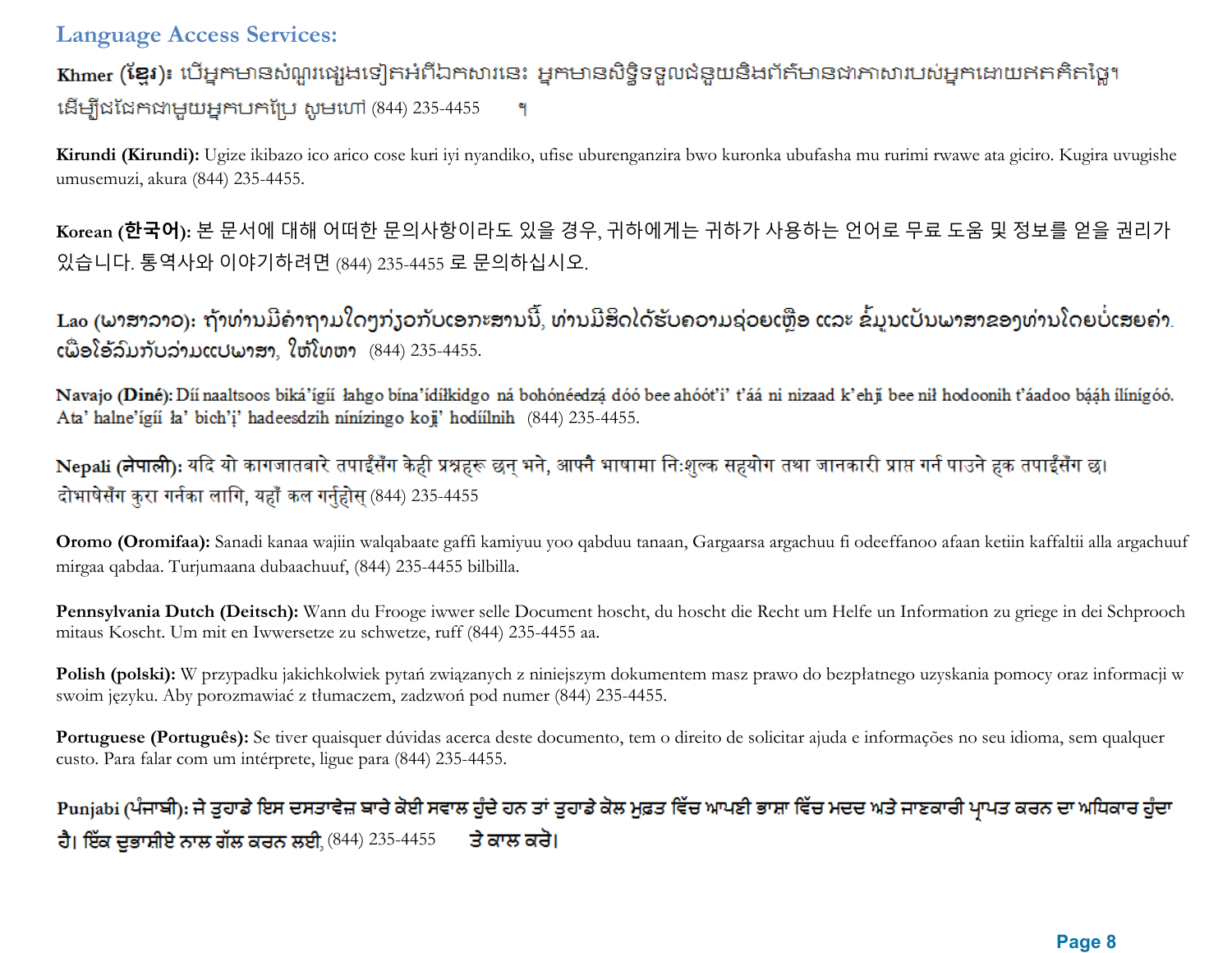Romanian (Română): Dacă aveți întrebări referitoare la acest document, aveți dreptul să primiți ajutor și informații în limba dumneavoastră în mod gratuit. Pentru a vă adresa unui interpret, contactați telefonic (844) 235-4455.

Russian (Русский): если у вас есть какие-либо вопросы в отношении данного документа, вы имеете право на бесплатное получение помощи и информации на вашем языке. Чтобы связаться с устным переводчиком, позвоните по тел. (844) 235-4455.

**Samoan (Samoa):** Afai e iai ni ou fesili e uiga i lenei tusi, e iai lou 'aia e maua se fesoasoani ma faamatalaga i lou lava gagana e aunoa ma se totogi. Ina ia talanoa i se tagata faaliliu, vili (844) 235-4455.

**Serbian (Srpski):** Ukoliko imate bilo kakvih pitanja u vezi sa ovim dokumentom, imate pravo da dobijete pomoć i informacije na vašem jeziku bez ikakvih troškova. Za razgovor sa prevodiocem, pozovite (844) 235-4455.

**Spanish (Español):** Si tiene preguntas acerca de este documento, tiene derecho a recibir ayuda e información en su idioma, sin costos. Para hablar con un intérprete, llame al (844) 235-4455.

**Tagalog (Tagalog):** Kung mayroon kang anumang katanungan tungkol sa dokumentong ito, may karapatan kang humingi ng tulong at impormasyon sa iyong wika nang walang bayad. Makipag-usap sa isang tagapagpaliwanag, tawagan ang (844) 235-4455.

### ้ Thai (**ไทย**): หากท่านมีคำถามใดๆ เกี่ยวกับเอกสารฉบับนี้ ท่านมีสิทธิ์ที่จะได*้*รับความช่วยเหลือและข้อมลในภาษาของท่านโดยไม่มีค่าใช้จ่าย โดยโทร  $(844)$  235-4455 เพื่อพูดคุยกับล่าม

Ukrainian (Українська): якщо у вас виникають запитання з приводу цього документа, ви маєте право безкоштовно отримати допомогу й інформацію вашою рідною мовою. Щоб отримати послуги перекладача, зателефонуйте за номером: (844) 235-4455.

Urdu (اردو): اگر اس دستاویز کے بارے میں آپ کا کوئی سوال ہے، تو آپ کو مدد اور اپنی زبان میں مفت معلومات حاصل کرنے کا حق حاصل ہے۔ کسی مترجم سے بات کرنے کے <sup>لئے،</sup> 235-4455 (844) پر کال کریں۔

**Vietnamese (Tiếng Việt):** Nếu quý vị có bất kỳ thắc mắc nào về tài liệu này, quý vị có quyền nhận sự trợ giúp và thông tin bằng ngôn ngữ của quý vị hoàn toàn miễn phí. Để trao đổi với một thông dịch viên, hãy gọi (844) 235-4455.

### (אידיש): אויב איר האט שאלות וועגן דעם דאקומענט, האט איר די רעכט צו באקומען דעם אינפארמאציע אין אייער שפראך אהן קיין פרייז. צו רעדן צו (Yiddish) .(844) אן איבערזעצער, רופט 235-4455

Yoruba (Yorubá): Tí o bá ní èyíkéyň ibèrè nípa àkosíle vň, o ní eto láti gba irànwo àti iwífún ní èdè re lofee. Bá wa ògbufo kan soro, pe (844) 235-4455.